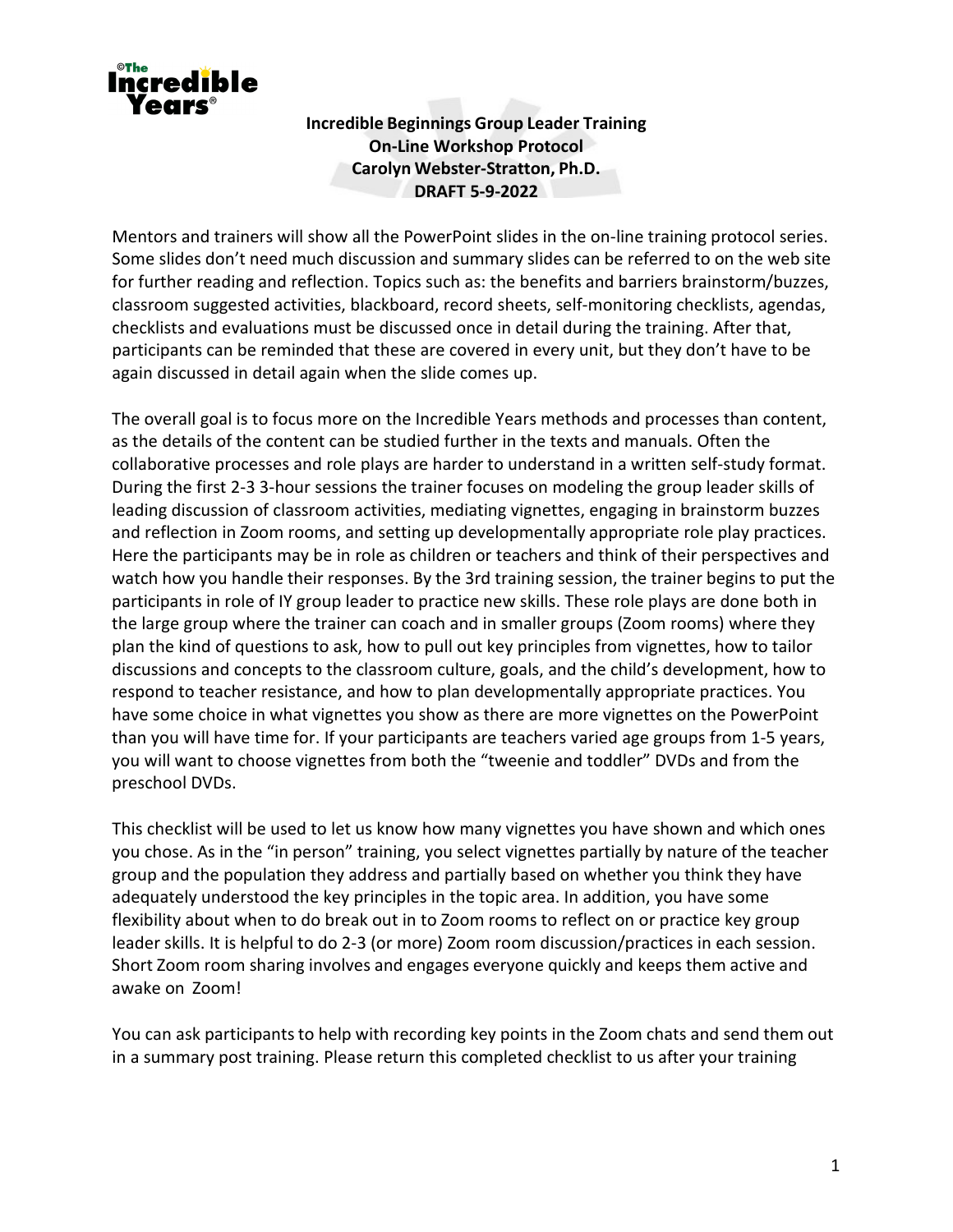# **Session One: Intro, Overview, Methods and Processes (Sessions 1 & 2)**

- Introductions and past experiences with IY programs
- Overview of sessions, studies, preworkshop reading and review on web site, agenda (remind participants of web site summary slides of training)
- Research background with TCM; pilot work with IB & how IB is different or the same as TCM
- Rationale for working with day care providers and preschool children (brain development)
- Overview of Program Workshop Structure and DVDs and Objectives

# **Part 1 Building Positive Relationships & Managing Separation Anxiety**

- **Show Introductory Vignette** (Model mediating) & Zoom Rooms to debrief how to mediate Introductory Narrations.
- Review IB Program Methods and Processes
- Session Outline and Checklist
- **Model Rules**
- **Zoom Rooms to debrief**: (i) strategies modeled (ii) important rules
- **Zoom Rooms** to get to know teachers (i) questions to ask (ii) promoting engagement Model Goal Setting and how Teaching Pyramid addresses goals
- Model showing Introductory Narration Part 1 (milestones). Debrief what was modeled
- **Zoom Rooms**: how children, parents & teachers feel and implications for group climate (each room teachers, or children, or parents)
- Model leading \*Vig 1: Welcoming Greetings & Debrief
- Break out Room with leader questions
- Model leading Vig 2: Goodbye Routines & Debrief
- Model leading \*Vig 3: Managing Separation Anxiety (grandmother)
- **Zoom Rooms**: (i) how anxiety is manifested; (ii) how teachers manage separation; (iii) how teachers involve parents
- **Zoom Rooms**: Break out room managing separations / share how greet parents and talking to parents about plans for leaving anxious child (possible role plays)
- Model leading Vignettes 6 A, B, C: (fading out) & debrief (due to time might need to summarize)
- **Show Vignette** Teacher Reflections
- **Buzz/Zoom Room**: Ways to promote relationships with parents
- **Show Vignette 18**: Debriefing with Mother
- **Review IY group leader skills modeled and discussed**
- Self-reflection inventory, record sheets, and teacher assignments
- Between IB workshop assignments (reading and video reviews)
- **Note:** email self-refection inventory for Building Positive Relationships as part of homework

# **Part 2: Promoting Language Development in Tweenies, Toddlers and Preschoolers (Sessions 2 & 3)**

- Review of assignments and reading from prior workshop
- Overview Agenda
- **Model** group leader skills reviewing prior teacher assignments
- **Debrief in Zoom Rooms** what was modeled
- Model leading vignette\*Vig 12: Toddler Directed Play (think about questions to ask)
- Summarize the group leader skills mediating vignettes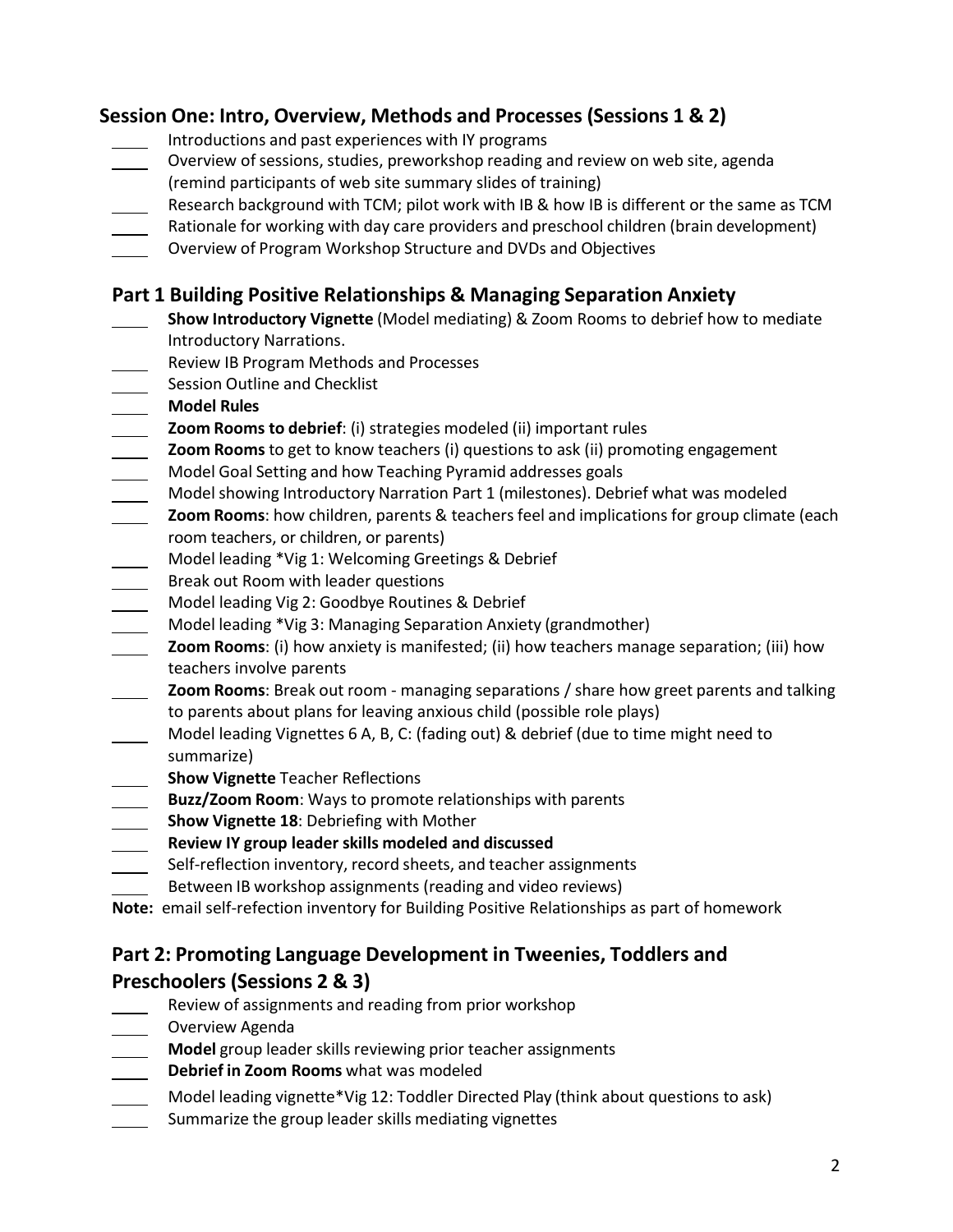#### **Language Development Program 2**

- \*Introducing New Topic
- Show and mediate Introductory Narration

### **Tweenie Toddler Vignettes**

- Model leading \*Vignette 1: Descriptive Commenting (snack time) Model
- **Zoom Rooms:** what is descriptive commenting and what are children's first words? (i) tweenies; (ii) toddlers; (iii) preschoolers; Discuss why it is important to limit question asking Vig 10: Making language songs fun (1.4 min) (could be modeled by TCM trained person)
- Vig 11: Adjusting Toddler's language readiness (participants think of questionsto ask)
- **Set up 2-3 Practices of Descriptive Commenting** (use a ball with child with 1-word sentences and sounds)
- \*Vig 17: Snack Menus to enhance language (toddlers) (Zoom room for questions or principles to draw out of what they saw)
- **Zoom Room/Buzz**: Songs, nonverbal gestures, visual cards
- Vig 20: Pre-reading readiness (Kilani) Buzz effective strategies used
- Summary of Reading Readiness Principles
- Summary of Language Coaching Principles of Toddlers

### **Preschool Language Development Vignettes**

- Model or Explore: Vig 26: Being Too Teacher Directed (what questions to ask)
- Model Vig 27: Being Child-Directed & Debrief
- **Summary of Pre-Academic Coaching with Preschoolers**
- **Setting up a Practice** (Legos with one person as child with 3-4 word sentences; then add a 2nd child with Legos to model intentional communication)
- Model \*Vig 29: Using Visuals (squeeze)
- **Zoom Rooms** to share type of questions modeled and/or visuals used in classrooms.
- **Summary of Reading with CARE**
- \*Teacher Reflections shows using snack talk cards in reflection (Vig 34 snack talk cards)
- Practice Assignments to teachers and childcare providers
- Behavior Play Record Sheet (review)

## **Session Three/Four**

## **Social Coaching (bring in puppet)**

- Introducing New Topic
- **Zoom Rooms/Buzz:** 4 Zoom Rooms: social behaviors to encourage 1–2-year-olds 3–4 year olds;
- **Model** Benefits Barriers social skills
- **Show** Introductory Narration
- **Zoom Room**s to debrief principles of this exercise

## **Select 2 toddler vignettes to show with pauses for participants to plan questions to lead discussion**

**Toddler**

- Vig 1 Modeling Social Skills
	- Vig 2 2 one-on-one coaching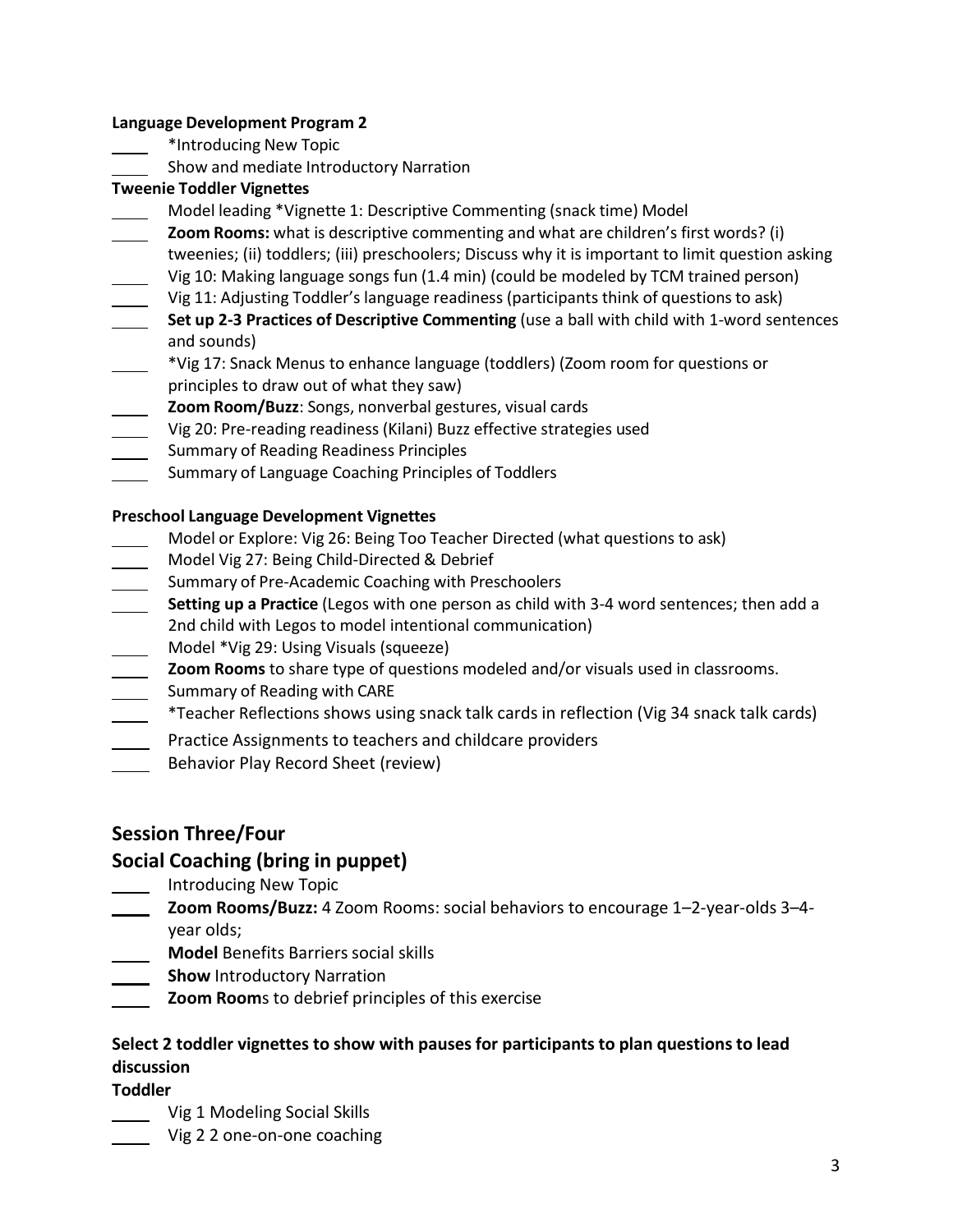- \*Vig 3 (on playground) Modeling "my turn"
- \*Vig 13: Social coaching on playground (pull out principle from vignette)
- **Zoom Rooms:** Groups pull out key principles learned from viewing entire vignette.
- \*Vig 11 (using puppets to teach social coaching- turtle)

## **Select 2 preschool vignettes to show with pauses for participants to plan questions to lead discussion Part 2**

- \*Show Program Introduction
- \*S-11 Teacher as Coach talk about questions to ask
- \*Vig 19 drama play (discuss role play) (model or select participant to lead if ready; start midway at 1:30)
- \*Vig 22 Setting up Asking and Sharing practice experiences for children (play dough)
- Buzz & Set up: Role Play Practice
- Summary of Social Coaching for Preschoolers

#### **Using Puppets to Promote Empathy**

### **\_\_\_\_ Zoom Rooms: Benefits Barriers (Zoom rooms one benefits and one barriers)**

- Vig 28 Puppets (Amelia)
- Model and Prompt Social Behaviors/ Puppet Scenarios

#### **Helping Children with Developmental Delays**

- Vig 29 Block Play
- Teacher Reflections on Social Coaching
- **Assignments & Record Sheets**

## **Program 4: Emotion Coaching**

- Introducing New Topic
- $\frac{1}{1}$  Benefits and Barriers ~ Zoom Rooms 3 groups, # words and type, benefits, barriersdebrief (if not done previously)
- Buzz Feeling words (put in chat)
- **Show \*Introductory Narration**

## **From Vignettes below Trainees mediate vignettes, plan questions, identify principles & set up practices**

- \*Vig 1 Reading to build emotional literacy (3 monkeys)
- **Zoom Rooms** (i) what questions to ask/principles(ii) what practice to set up regarding reading designed to focus on emotions (iii) how to select appropriate books
- Vig 7: Soleil Using Emotion Coaching to Help Children Stay Calm
- Vig S-20 Toni Promoting Feeling Talk During Play (dinosaurs)
- Vig S-22: Feeling Chart
- Scripts for Positive Emotion and Negative/Uncomfortable Scripts **EXECUTE:** Feeling Wheels, Games
- Benefits and Barriers of Emotion coaching if not done previously.
- \*Vig 10: Using Puppets to Promote Emotion Understanding (Takishia)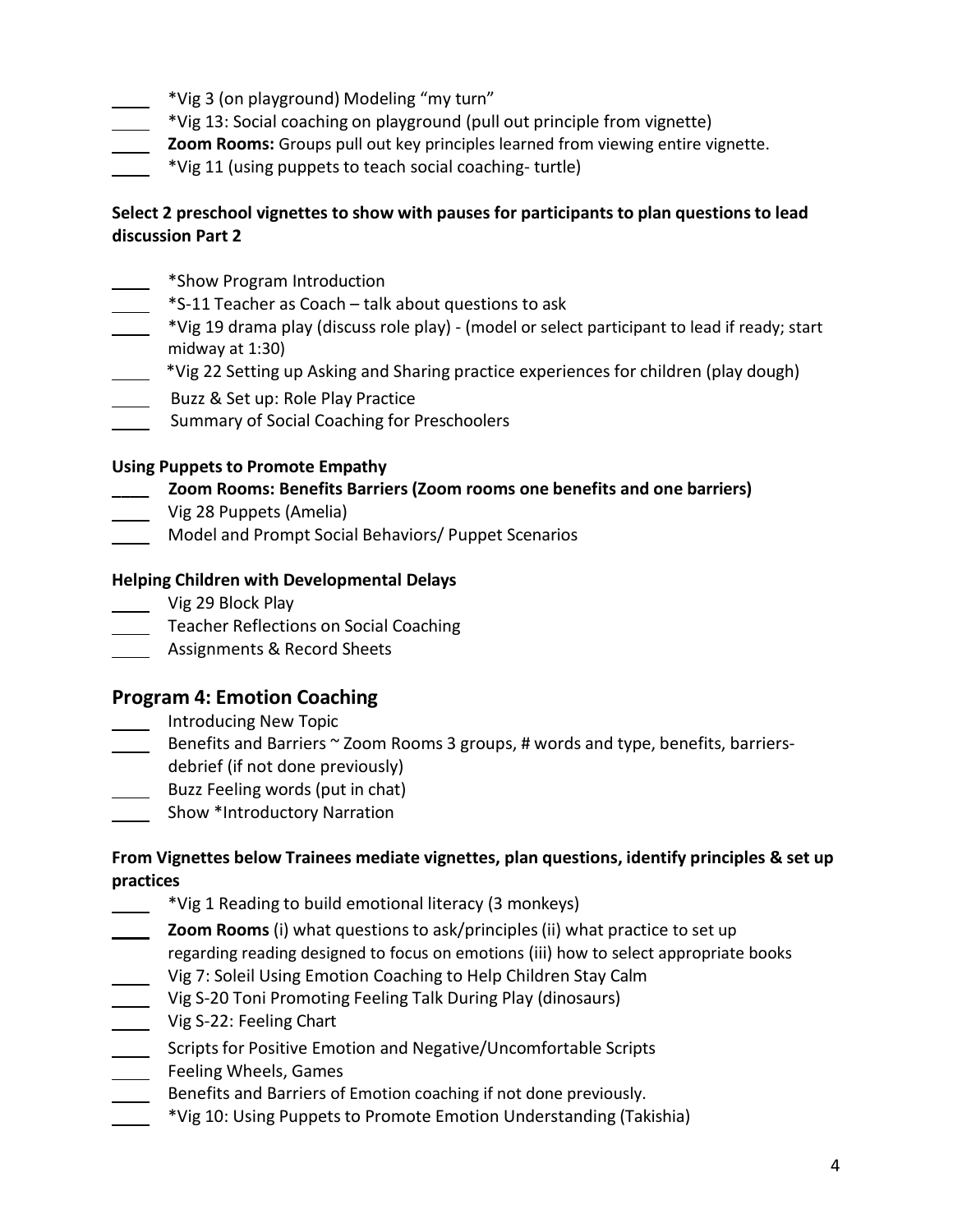- **Zoom Rooms** how puppets are used with (i) todders; (ii) preschoolers and what is the difference?
- Songs, books, games
- \*Vig 15 & 16 when not to continue emotion coaching/Jamila with 2 boys
- Summary Emotion Coaching
- Behavior Plans
- Self-Reflective Inventory (review if not discussed yet)
- Assignments, Record Sheets

# **Emotion Regulation**

- **Zoom Rooms/Buzz:** how to promote children's self-regulation
- Vig 17: Taking Deep Breaths
- Vig 20: Tiny Turtle Helps (Amelia and brother)
- \*Vig S-23: Toni vest circle time (debrief strategies in Zoom room)
- \*Vig 26A: Hudson with thermometer (Zoom room: how to set up practice with different age groups)
- Vig 26B: Hudson smell roses, blow candle with visual
- **Summary Teaching Emotion Regulation Skills/Tailoring to Each Child**
- Teacher Reflections Emotion Coaching
- **NOTE**: Before session 6 send self-regulation handout.

# **Program 5: Proactive Teacher**

Introducing New Topic- Buzz, benefits/barriers

## **Managing Transitions**

- \*Vig 1: Transition Warning for Tweenies (whistle)
- \*Vig 10: Calm down snack routine (toddlers cleaning table)
- Vig 11: Transition warning for preschoolers
- Vig 23: Ending day (practice script for role play)
- Show summary slide of role plays

## **Teaching Children Classroom Rules**

- Zoom room buzz: nonverbal auditory, gestures or visual signals for rules or instructions
- \*Vig 16: Teaching Children Classroom Rules (Jamila 5 min)
- Zoom room: (i) what questions to ask about principles of explaining rules; (ii) how to set up teacher practice of different rules
- \_ Zoom room buzz: predictable schedules
- **Zoom Room/Buzz:** using praise and rewards
- \_\_\_\_Review strategies for selecting vignettes according to teacher population being trained
- S-26 Importance of Praise
- S-33 Superfriend award
- S-34 Celebrating Achievements
- Key Principles of Praise & Proactive Teaching
- Discuss Process Checklists (if not done earlier)